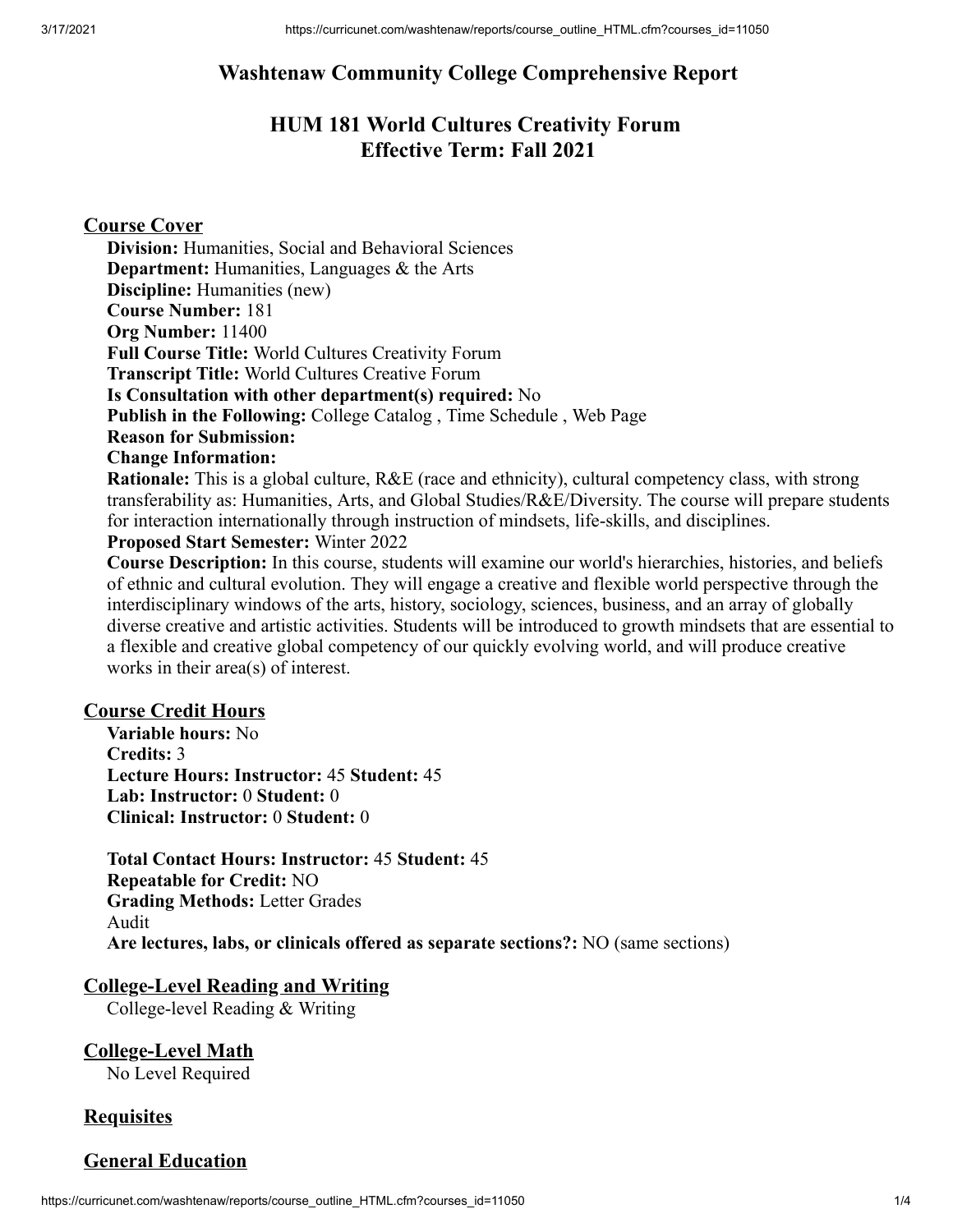# **General Education Area 6 - Arts and Humanities**

Assoc in Applied Sci - Area 6 Assoc in Science - Area 6 Assoc in Arts - Area 6 **Michigan Transfer Agreement - MTA** MTA Humanities

#### **Request Course Transfer**

#### **Proposed For:**

Eastern Michigan University Ferris State University Grand Valley State University Jackson Community College Kendall School of Design (Ferris) Lawrence Tech Michigan State University Oakland University University of Detroit - Mercy University of Michigan Wayne State University Western Michigan University Other : Central Michigan University College for Creative Studies

#### **Student Learning Outcomes**

1. Define what a just or equitable world would look like, and to explain your role or place in such a world.

#### **Assessment 1**

Assessment Tool: Outcome-related exam questions Assessment Date: Winter 2024 Assessment Cycle: Every Three Years Course section(s)/other population: All sections Number students to be assessed: Random sample of 50% of all students How the assessment will be scored: Departmentally-developed rubric and answer key Standard of success to be used for this assessment: 75% of students will score 75% or better Who will score and analyze the data: Departmental faculty

2. Analyze creative, artistic, philosophical, and expressive works.

#### **Assessment 1**

Assessment Tool: Outcome-related exam questions Assessment Date: Winter 2024 Assessment Cycle: Every Three Years Course section(s)/other population: All sections Number students to be assessed: Random sample of 50% of all students How the assessment will be scored: Departmentally-developed rubric and answer key Standard of success to be used for this assessment: 75% of all students will score 75% or better Who will score and analyze the data: Departmental faculty

3. Develop reflective, artistic and creative works in specific area(s) of student interest.

#### **Assessment 1**

Assessment Tool: Online Journal Assessment Date: Winter 2024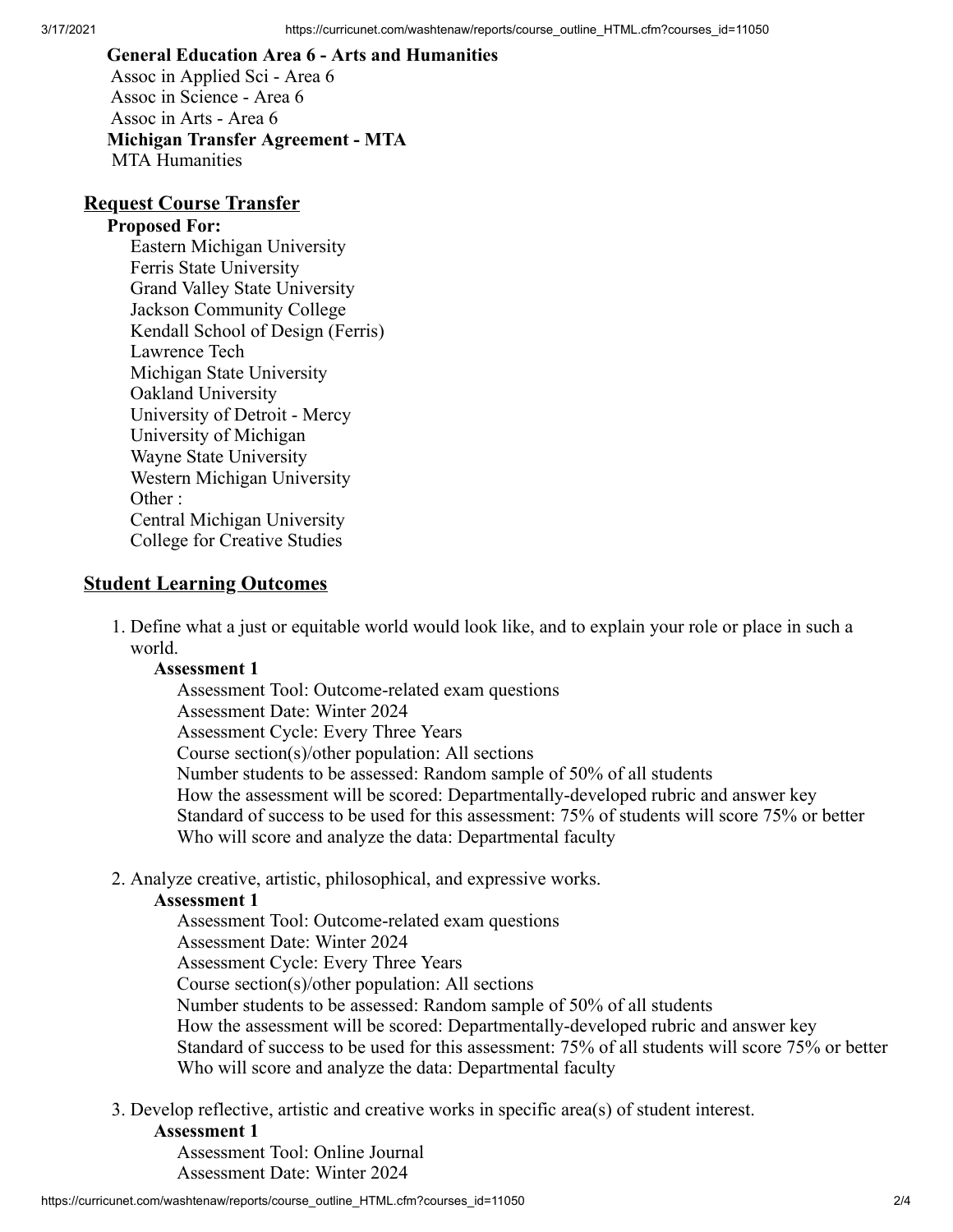3/17/2021 https://curricunet.com/washtenaw/reports/course\_outline\_HTML.cfm?courses\_id=11050

Assessment Cycle: Every Three Years Course section(s)/other population: All sections Number students to be assessed: Random sample of 50% of all students How the assessment will be scored: Departmentally-developed rubric Standard of success to be used for this assessment: 75% of students will score 75% or better Who will score and analyze the data: Departmental faculty

4. Apply competency assets to the human universals in an area or discipline of their choosing.

#### **Assessment 1**

Assessment Tool: Student project

Assessment Date: Winter 2024

Assessment Cycle: Every Three Years

Course section(s)/other population: All sections

Number students to be assessed: Random sample of 50% of all students

How the assessment will be scored: Departmentally-developed rubric

Standard of success to be used for this assessment: 75% of all students will score 75% or better Who will score and analyze the data: Departmental faculty

## **Course Objectives**

- 1. Define justice in the context of a world/global vision.
- 2. Articulate their personal roles or actions to building an equitable world.
- 3. Directly connect artistic, philosophical or other works to universal principles of justice.
- 4. Analyze the extent to which artistic, philosophical or other works reflect principles of equity.
- 5. Define the needs and requirements of a specific discipline and produce a competency analysis in that discipline.
- 6. Recognize and apply human universals to specific disciplines or works in their area of interest.
- 7. Make strong and supported connection of an artwork or humanities expression to human universals.
- 8. Model the diverse phases of problem-solving in the creation of a creative art or problem-solution, including: observation, reflection, improvisation, and refinement.
- 9. Give strong evidence of the principles of human universals in their analysis of a work or expression indigenous to their own culture.
- 10. Provide an analysis of a cultural external to their own, of their position, bias, or beliefs using humility qualifiers.
- 11. Indicate an understanding of implicit bias as relates to their own beliefs, evolution and growth.
- 12. Model a growth mindset, essential to personal growth and capacity fulfillment.

## **New Resources for Course**

## **Course Textbooks/Resources**

Textbooks

Editors: Naylor, B./Naylor, M.. *Our World: Creative Pathways to Cultural Competency*, first ed. World Center for Creative Education, 2021

Manuals Periodicals

Software

## **Equipment/Facilities**

| <b>Reviewer</b>                        | <b>Action</b>           | Date         |
|----------------------------------------|-------------------------|--------------|
| <b>Faculty Preparer:</b>               |                         |              |
| Michael Naylor                         | <b>Faculty Preparer</b> | Jan 20, 2021 |
| <b>Department Chair/Area Director:</b> |                         |              |
| Jill Jepsen                            | Recommend Approval      | Jan 21, 2021 |